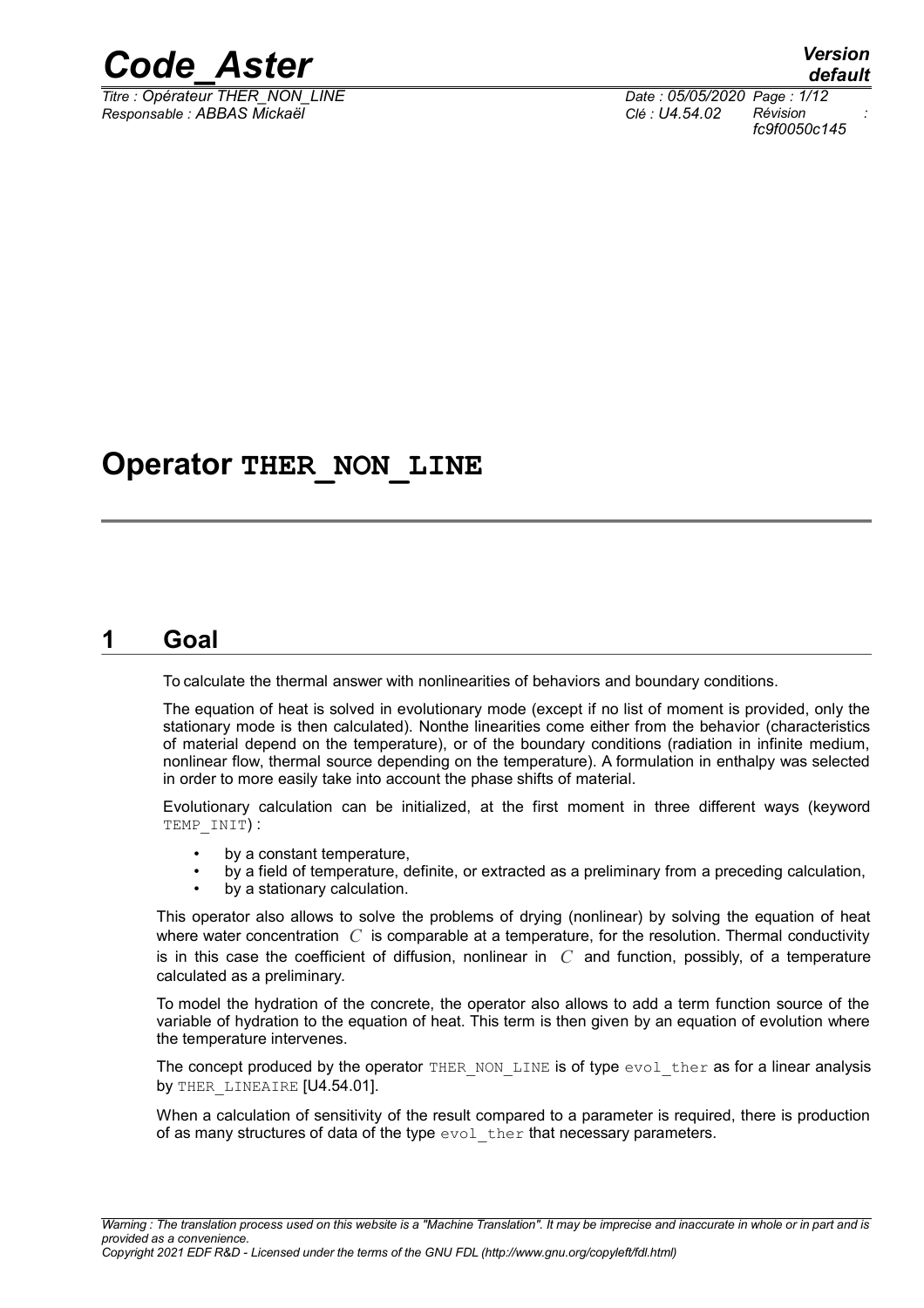*Titre : Opérateur THER\_NON\_LINE Date : 05/05/2020 Page : 2/12 Responsable : ABBAS Mickaël Clé : U4.54.02 Révision :*

*default*

*fc9f0050c145*

# **2 Syntax**

temper [evol\_ther] = THER\_NON\_LINE  $\left( \begin{array}{cc} \Diamond & \text{RESULT} = \\ \end{array} \right)$  $\bullet$  MODEL  $=$  Mo,  $[\text{model}]$ ◆ CHAM\_MATER = chmat, let a set a set a set a set a set a set a set a set a set a set a set a set a set a set a set a set a set a set a set a set a set a set a set a set a set a set a set a set a set a set a set a set a s ◊ CARA\_ELEM = will caraC, [cara\_elem]  $\triangleleft$  EXCIT =  $_F$ (  $\bullet$  LOAD = tank,  $\qquad \qquad$  [load] ◊ FONC\_MULT = fonc, [function] ),  $\Diamond$  ETAT\_INIT =  $_F$  ( ◊ / STATIONARY = 'YES', [DEFECT]  $\begin{array}{ccc} \text{/} & \text{VALE} & = & \text{tinit,} \\ \text{/} & \text{CHAM NO} & = & \text{cinit,} \end{array}$  $=$  cinit,  $[$ cham\_no] / EVOL\_THER = temp, [evol\_ther] / NUME ORDRE = nuini evol, [I] / INST = inst\_evol, [R] / CRITERION = 'RELATIVE', [DEFECT]  $\Diamond$  PRECISION = / 1.E-6, [DEFECT] / prec, [R] / CRITERION = 'ABSOLUTE',  $\triangleleft$  PRECISION = prec, [R] ◊ INST\_ETAT\_INIT = inst\_init, [R] ),  $\Diamond$  INCREMENT = F ( ... to see STAT NON LINE [U4.51.03] keyword INCREMENT... ),  $\Diamond$  BEHAVIOR = F ( ◆ RELATION = / 'THER\_NL',  $[DEFECT]$ /'THER\_HYDR', /'SECH\_GRANGER', /'SECH\_MENSI', /'SECH\_BAZANT', /'SECH\_NAPPE',  $\Diamond$  / ALL = 'YES', / GROUP MA = l\_grmail,  $[l_gr_m]$ ), ◊ EVOL\_THER\_SECH = resuther, [evol\_ther]

*Warning : The translation process used on this website is a "Machine Translation". It may be imprecise and inaccurate in whole or in part and is provided as a convenience. Copyright 2021 EDF R&D - Licensed under the terms of the GNU FDL (http://www.gnu.org/copyleft/fdl.html)*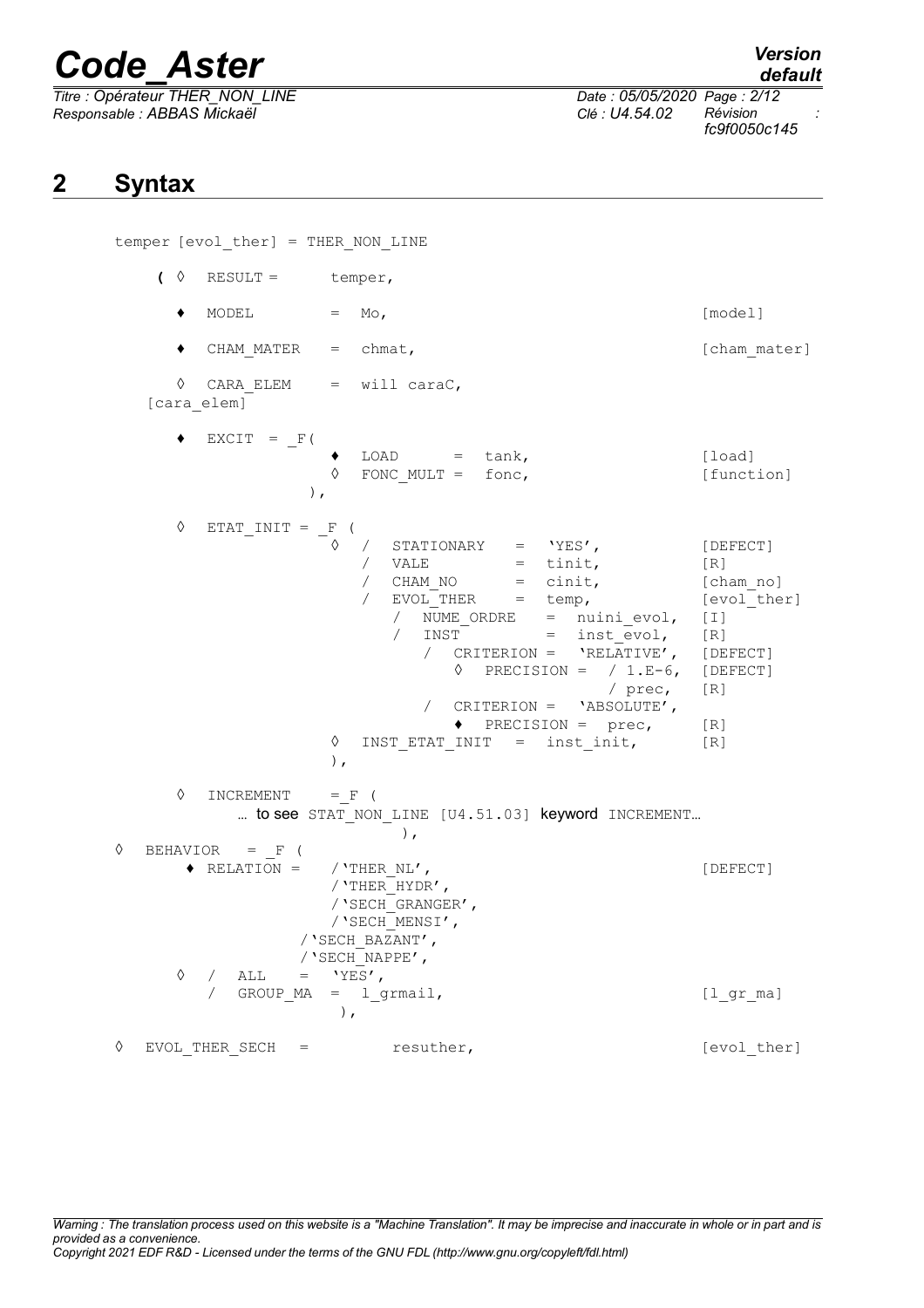*default*

*Code\_Aster Version Titre : Opérateur THER\_NON\_LINE Date : 05/05/2020 Page : 3/12 Responsable : ABBAS Mickaël Clé : U4.54.02 Révision : fc9f0050c145*  $\Diamond$  METHOD = / 'NEWTON', /'NEWTON\_KRYLOV', / 'MODELE\_REDUIT',<br>\_F (  $\sqrt[3]{}$  MODELE\_REDUIT = \_F (  $\overline{\phantom{0}}$  = / 0  $\overline{\phantom{0}}$ REAC ITER [DEFECT]  $/it,$  [I] ♦ BASE\_PRIMAL = mode\_empi <sup> $\Diamond$ </sup> DOMAINE REDUIT = /'NOT' [DEFECT] /'YES' If DOMAINE\_REDUIT = 'YES' **♦** GROUP\_NO\_INTERF = grno ),  $\Diamond$  NEWTON = F (  $\Diamond$  REAC ITER =  $/0$ , [DEFECT] /it, [I] ◊ RESI\_LINE\_RELA= /1.E-3, [DEFECT] /reslin, [R] ◊ ITER\_LINE\_MAXI= /0, [DEFECT] /iterl, [R] ), ◊ CONVERGENCE=\_F ( ◊ RESI\_GLOB\_RELA= /1.E-6, [DEFECT] /testr, [R] ◊ RESI\_GLOB\_MAXI= /testl, [R] ◊ ITER\_GLOB\_MAXI= /10, [DEFECT] /iterl, [R] ), ◊ PARM\_THETA = / theta, [R] / 0.57, [DEFECT]  $\Diamond$  SOLVEUR =  $_F$  ( … to see [U4.50.01]… ),  $\Diamond$  FILING = F ( ... to see STAT NON LINE [U4.51.03] keyword FILING... ), ◊ OBSERVATION = \_F ( ... to see STAT\_NON LINE [U4.51.03] keyword OBSERVATION... ),  $\Diamond$  POSTING = F ( ... to see STAT NON LINE  $[U4.51.03]$  keyword POSTING ... ), ◊ TITLE = title, [l\_Kn]

**)**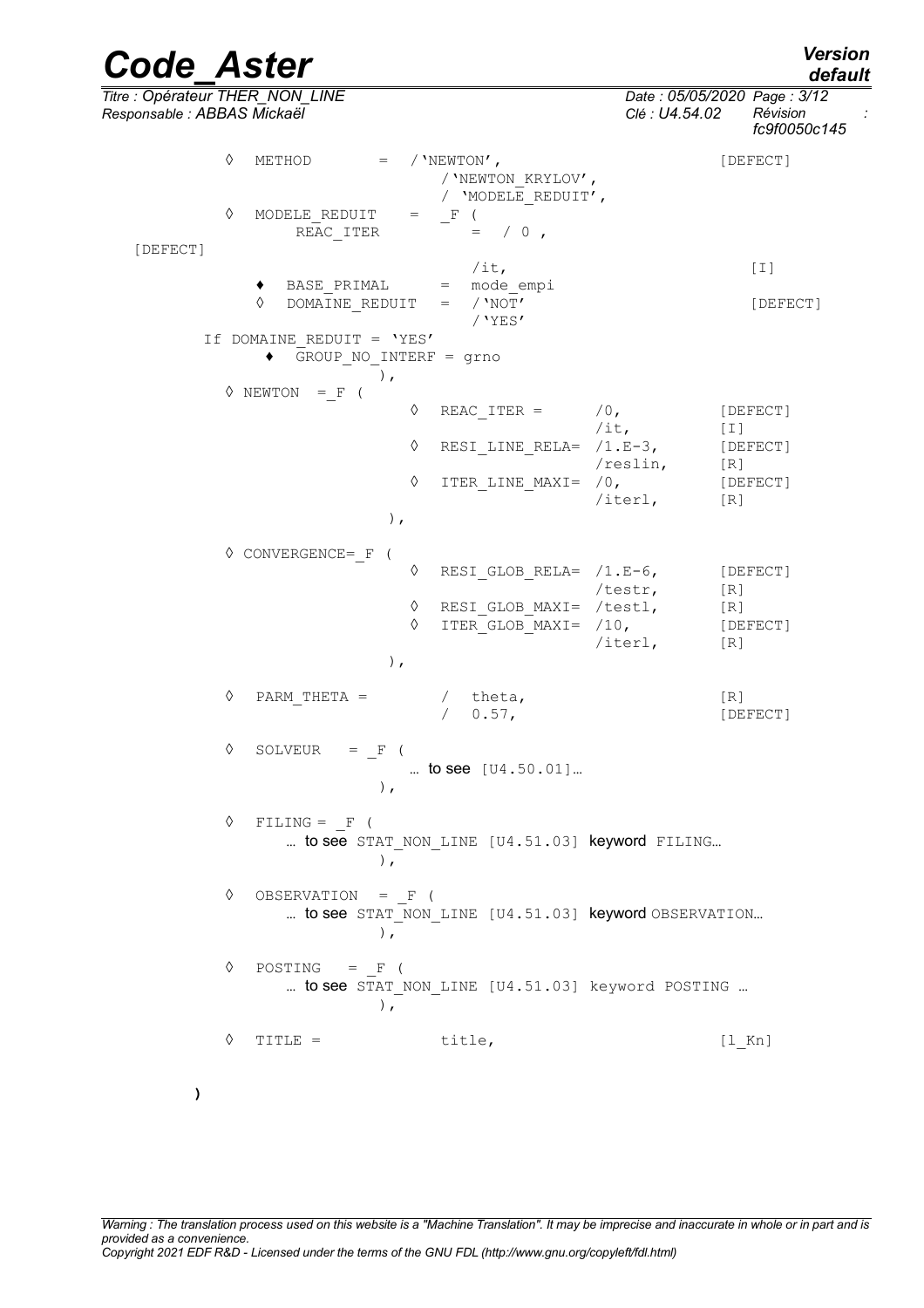*Responsable : ABBAS Mickaël Clé : U4.54.02 Révision :*

*Titre : Opérateur THER\_NON\_LINE Date : 05/05/2020 Page : 4/12 fc9f0050c145*

*default*

# **3 Operands**

### **3.1 Operand RESULT**

**RESULT** 

Name DE the result object to enrich in the event of continuation by calculation (see too ETAT INIT).

# **3.2 Operand MODEL**

 $\triangleleft$  MODEL = Mo

Name of the model whose elements are the object of thermal calculation.

# **3.3 Operand CHAM\_MATER**

♦ CHAM\_MATER = chmat

Name of the affected material field on the model.

# **3.4 Operand CARA\_ELEM**

◊ CARA\_ELEM = carac

This keyword is only necessary in the case of a resolution of thermics non-linear with orthotropic material (THER, NL, ORTH). It then makes it possible to transmit to the operator of resolution the definition of the local axes of the reference mark of orthotropism in the 2D medium or 3D (order AFFE CARA ELEM, keyword SOLID MASS).

# **3.5 Keyword EXCIT**

 $EXCIT =$ 

Keyword factor allowing to define several loadings. For each occurrence of the keyword factor, one defines a load possibly multiplied by a function of time.

# **3.5.1 Operand LOAD**

 $LOAD = tank$ 

Concept of the type load product by AFFE\_CHAR\_THER or by AFFE\_CHAR\_THER\_F [U4.44.02].

#### **Notice important:**

*For each occurrence of the keyword factor EXCIT various concepts tank used must be built on the same model Mo .*

#### **3.5.2 Operand FONC\_MULT**

FONC MULT =  $f$ onc

Multiplicative coefficient function of time (concept of the type function, tablecloth or formula) applied to the load.

#### **Notice important:**

*The concomitant use of FONC\_MULT with a load containing of the thermal loadings depending on the temperature is prohibited; i.e. for loadings of the type ECHANGE\_ , RADIATION, SOUR\_NL or FLUNL .*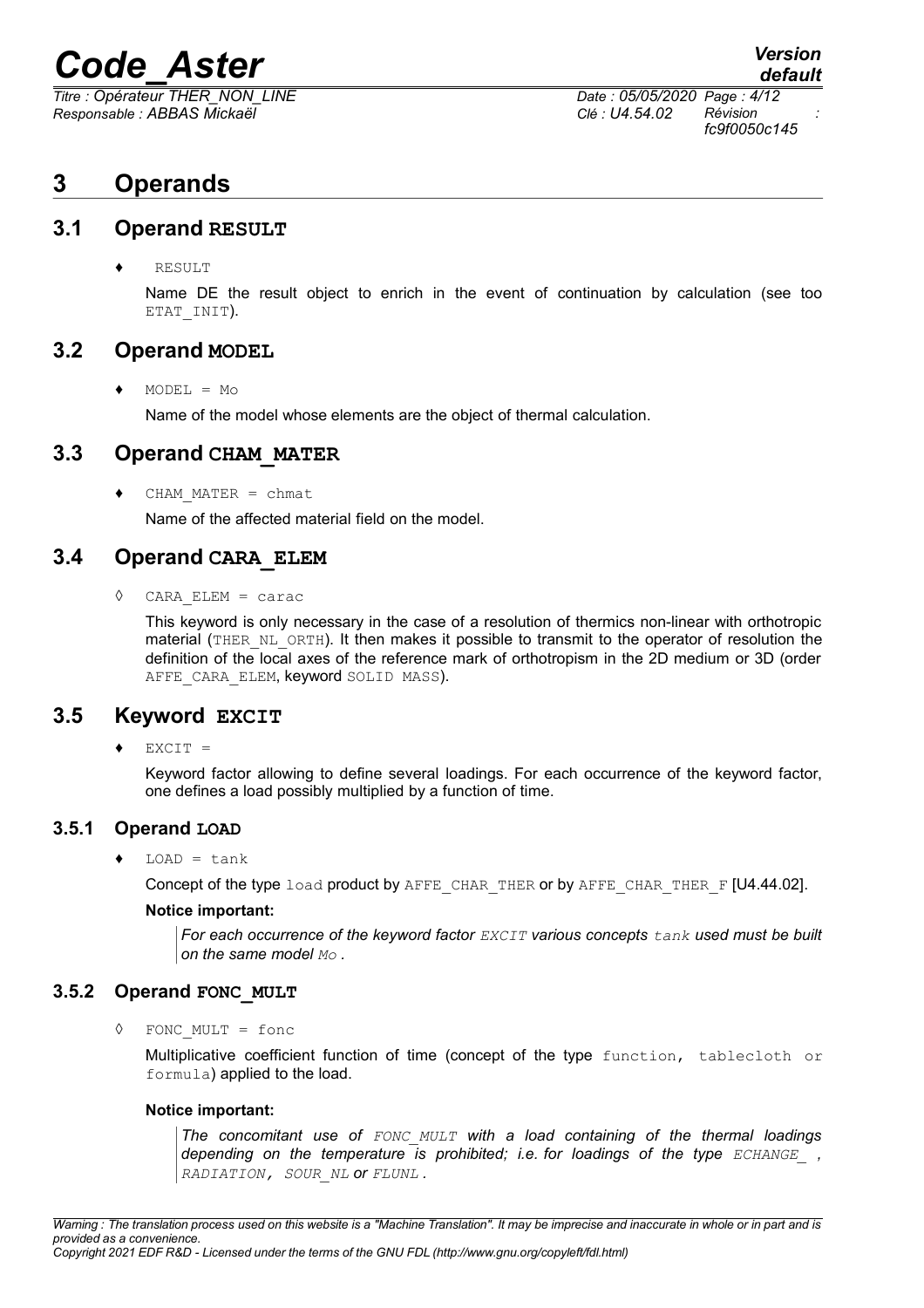*Titre : Opérateur THER\_NON\_LINE Date : 05/05/2020 Page : 5/12 Responsable : ABBAS Mickaël Clé : U4.54.02 Révision :*

*fc9f0050c145*

# **3.6 Keyword STATE\_INIT**

 $\Diamond$  ETAT INIT =

Allows to define the initial field from which evolutionary calculation is carried out. The initial field is affected of the sequence number 0 and the initial moment takes as value the first reality of the list of moment as defined by INCREMENT.

#### **Note:**

*If the keyword STATE\_INIT is absent, one carries out only stationary calculation at the first moment defined under the keyword INCREMENT .*

#### **3.6.1 Operand STATIONARY**

/ STATIONARY = 'YES'

The initial value is then the result of a preliminary stationary calculation. This calculation takes into account the boundary conditions defined under the keyword LOAD and characteristic materials at a given temperature. By default, this temperature is zero. Nevertheless, it is possible to take another field of initial temperature while using VALE, CHAM NO or EVOL THER.

#### **3.6.2 Operand VALE**

/ VALE = tinit

The initial value of temperature is taken constant on all the structure.

#### **3.6.3 Operand CHAM\_NO**

/ CHAM\_NO = cinit The initial value is defined by one cham no of temperature (result of the operators CREA\_CHAMP [U4.72.04]).

#### **3.6.4 Operand EVOL\_THER**

/ EVOL\_THER = temp The initial value is extracted from a structure of data of the type  $evol$  ther.

#### **3.6.5 Operand NUME\_ORDRE/INST**

◊ /NUME\_ORDRE = nuini\_evol /INST = instini evol

> Sequence number of the field to be extracted from this structure of data. Extraction of the initial thermal state inevol ther temp starting from the number of filing NUME ORDRE or of the moment of filing INST to carry out the continuation of calculation. If NUME ORDRE or INST are not filled, one takes the last existing number filed in  $evol$ .

#### **Note:**

*Attention, it acts of the sequence number in the structure of data read in recovery by the keyword EVOL\_THER precedent. If this structure of data were calculated with a list of moments different from that used under the keyword factor INCREMENT current resolution, it is imperative to inform NUME\_ORDRE under INCREMENT , the same value of sequence number corresponding to different physical moments. If the two lists of moments are identical, one can exempt oneself to inform the same one twice NUME\_ORDRE , under ETAT\_INIT and under INCREMENT .*

#### **3.6.6 Operand INST\_ETAT\_INIT**

◊ INST\_ETAT\_INIT = istetaini

*Copyright 2021 EDF R&D - Licensed under the terms of the GNU FDL (http://www.gnu.org/copyleft/fdl.html)*

*Warning : The translation process used on this website is a "Machine Translation". It may be imprecise and inaccurate in whole or in part and is provided as a convenience.*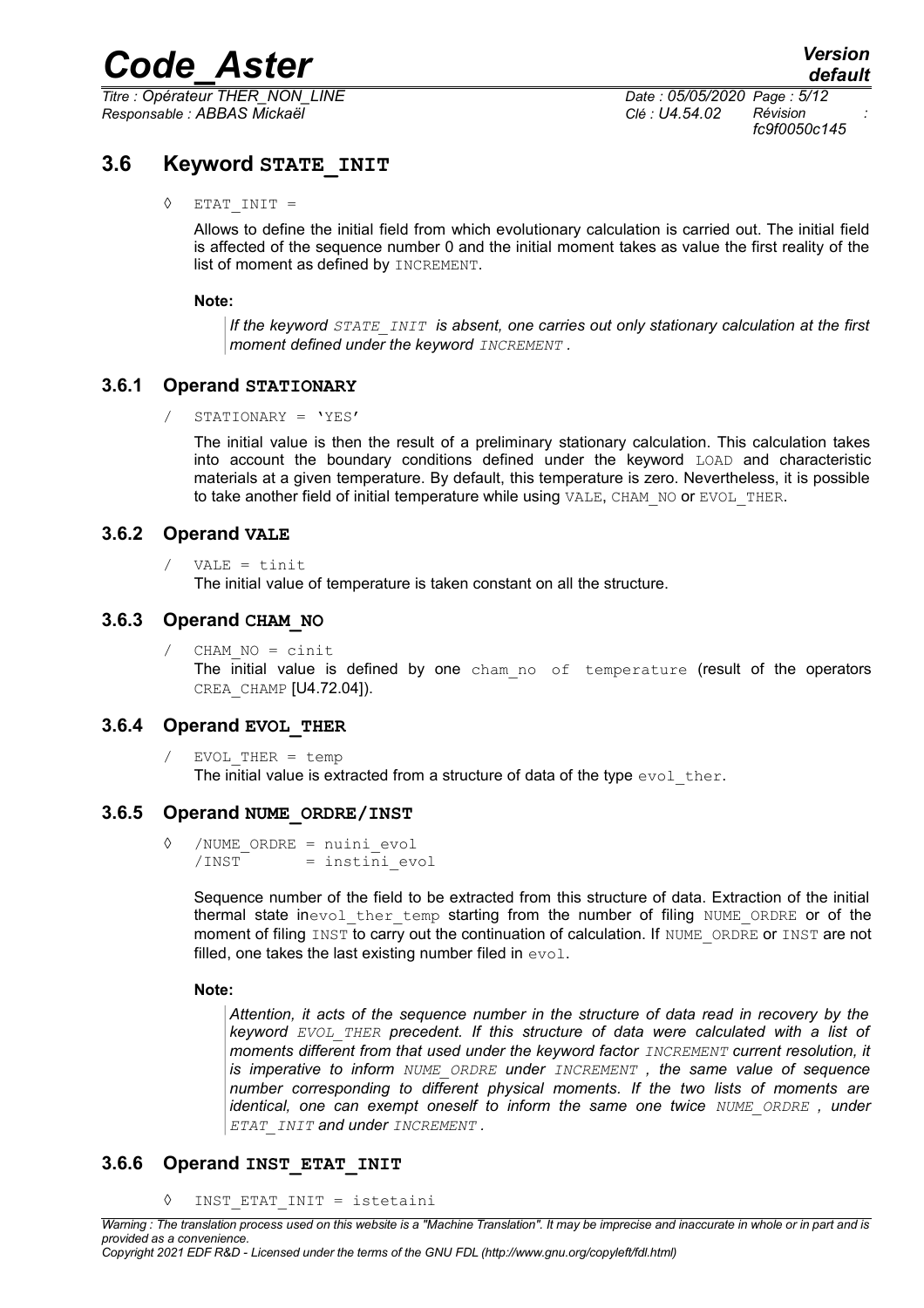*Titre : Opérateur THER\_NON\_LINE Date : 05/05/2020 Page : 6/12 Responsable : ABBAS Mickaël Clé : U4.54.02 Révision :*

*fc9f0050c145*

One can associate a value of moment istetaini in this initial state. By default:

when the initial state is defined by the data of the fields, an associated moment ago. when the state is given by a concept  $evol$  noli, it is the moment in preceding  $calculation (Istetaini = institini \, evol).$ 

#### **3.6.7 Operand PRECISION/CRITERE**

Confer [U4.71.00].

#### **3.7 Keyword INCREMENT**

♦ INCREMENT =\_F

The list of the moments of calculation defines. Operands of the keyword INCREMENT have the same meaning as danS the document [U4.51.03].

**Notice :**

*the list of moments contains obligatorily at least two moments if not an error message appears. Nevertheless this obligation disappears when one does a stationary calculation (keyword STATIONARY in ETAT\_INIT ). In this case the computation result will contain only the initial moment, calculated with the assumption of stationnarity.*

### **3.8 Keyword BEHAVIOR**

◊ BEHAVIOR =

The resolution of drying was added in *Code\_Aster* because of analogy of the equations of thermics and drying. That supposes to assimilate the variable of calculation of drying, the water concentration, with a variable of the type 'TEMP' during the resolution.

By default, the resolution carried out will be nonlinear thermics. This keyword factor thus makes it possible to distinguish the resolution of drying from thermics. Moreover, the equation of drying is characterized by a coefficient of diffusion which can be expressed in various forms. This keyword factor also makes it possible to choose one of the equations of the drying, defined by the expression of its coefficient of diffusion, available in Aster. To carry out a nonlinear calculation of thermics, this keyword becomes optional, and the concept of behavior is transparent for the user.

#### **Note:**

*If the keyword BEHAVIOR is absent, one carries out a calculation of nonlinear thermics "standard".*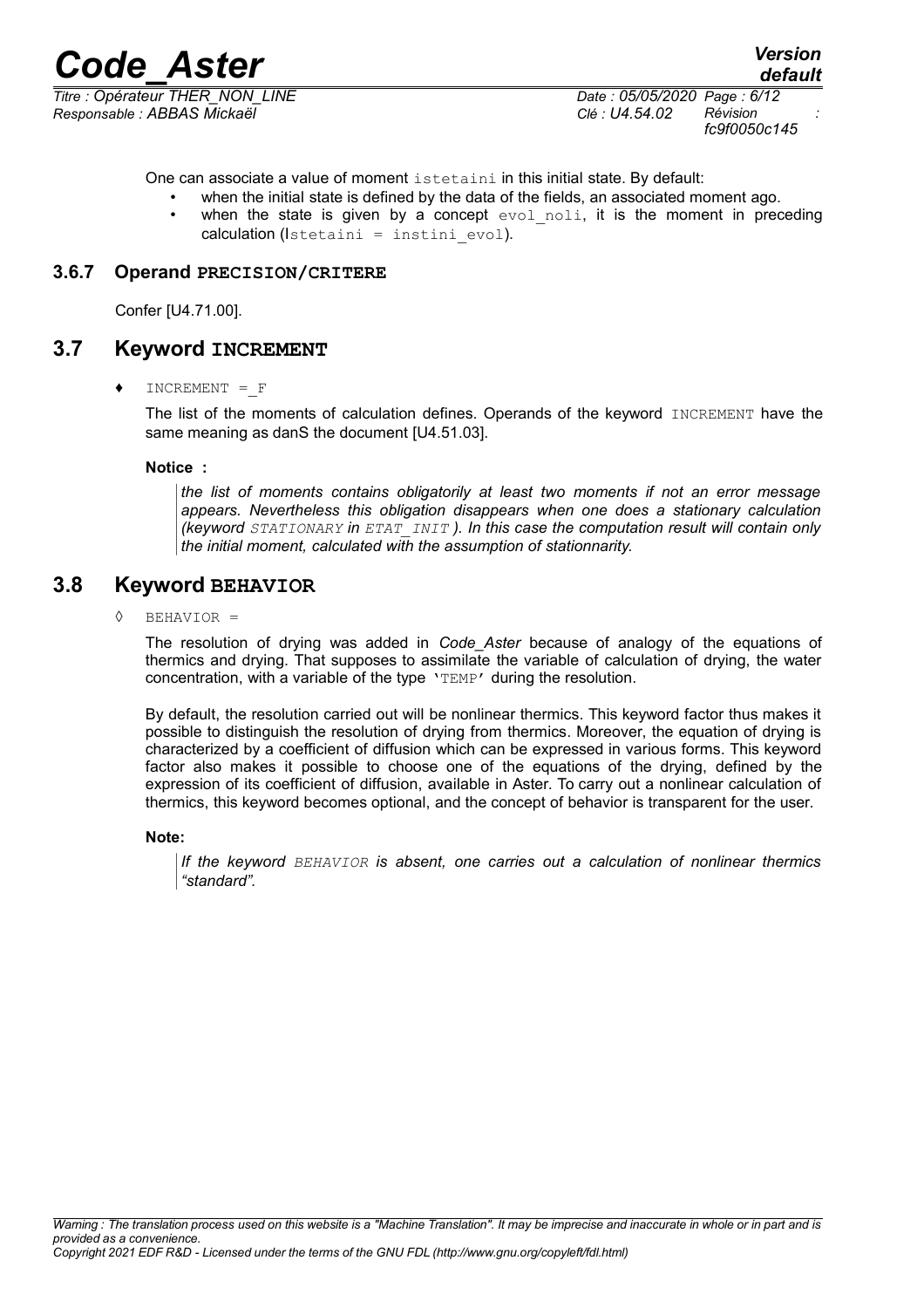*Titre : Opérateur THER\_NON\_LINE Date : 05/05/2020 Page : 7/12 Responsable : ABBAS Mickaël Clé : U4.54.02 Révision :*

*fc9f0050c145*

#### **3.8.1 Operand RELATION**

RELATION: / 'THER\_NL' [DEFECT] / 'THER\_HYDR' / 'SECH\_GRANGER' / 'SECH\_MENSI' / 'SECH\_BAZANT' / 'SECH\_NAPPE'

The syntax and the treatment of this keyword are similar to the use of the same keyword name of the operator STAT\_NON\_LINE.

/ 'THER\_NL'

Standard nonlinear thermal resolution.

Supported modelings:

- continuous mediums 3D: 3D
- continuous mediums 2D: 2D, AXIS

#### / 'THER\_HYDR'

Resolution of the equation of heat with an additional source term: *Q* ˙

 $\overline{Q}$  is the heat of hydration, presumedly constant. The variable of hydration  $\xi$  is solution of the nonlinear law of evolution, solved simultaneously with the problem of thermics:

$$
\dot{\xi} = A(\xi) e^{-E/RT}
$$

One will refer to the documentation of the operator DEFI\_MATERIAU for the significance of the various parameters.

At the initial moment of calculation, the variable of hydration takes for value the field found under the name 'HYDR ELNO' in the structure of data evol ther defined under ETAT INIT. By default, the initial hydrous state is taken virgin  $\xi = 0$ .

Supported modelings:

- continuous mediums 3D: 3D
- continuous mediums 2D: 2D, AXIS

/ 'SECH\_GRANGER'

Resolution of the drying characterized by the equation  $\frac{\partial C}{\partial \rho}$ ∂*t*  $-\text{Div}|D(C, T)\nabla C|=0$ 

It is the equation of nonlinear heat where the variable of drying *C* the role of the temperature holds. The choice of the relation of behavior makes it possible to define the coefficient of diffusion  $D(C, T)$  according to various usual forms of the literature. The formulation of Granger of the coefficient of diffusion is given by the expression:

$$
D(C, T) = A \exp(BC) \frac{T}{T_0} \cdot \exp\left(\frac{Q_s}{R}\right) \left(\frac{1}{T} - \frac{1}{T_0}\right)
$$

One will refer to the documentation of the operator DEFI\_MATERIAU for the significance of the various parameters. In the case of the use of this law SECH GRANGER, it is necessary to make sure of coherence between material used and the law of behavior: i.e. that the keyword SECH\_GRANGER indeed was well informed in DEFI\_MATERIAU for material used.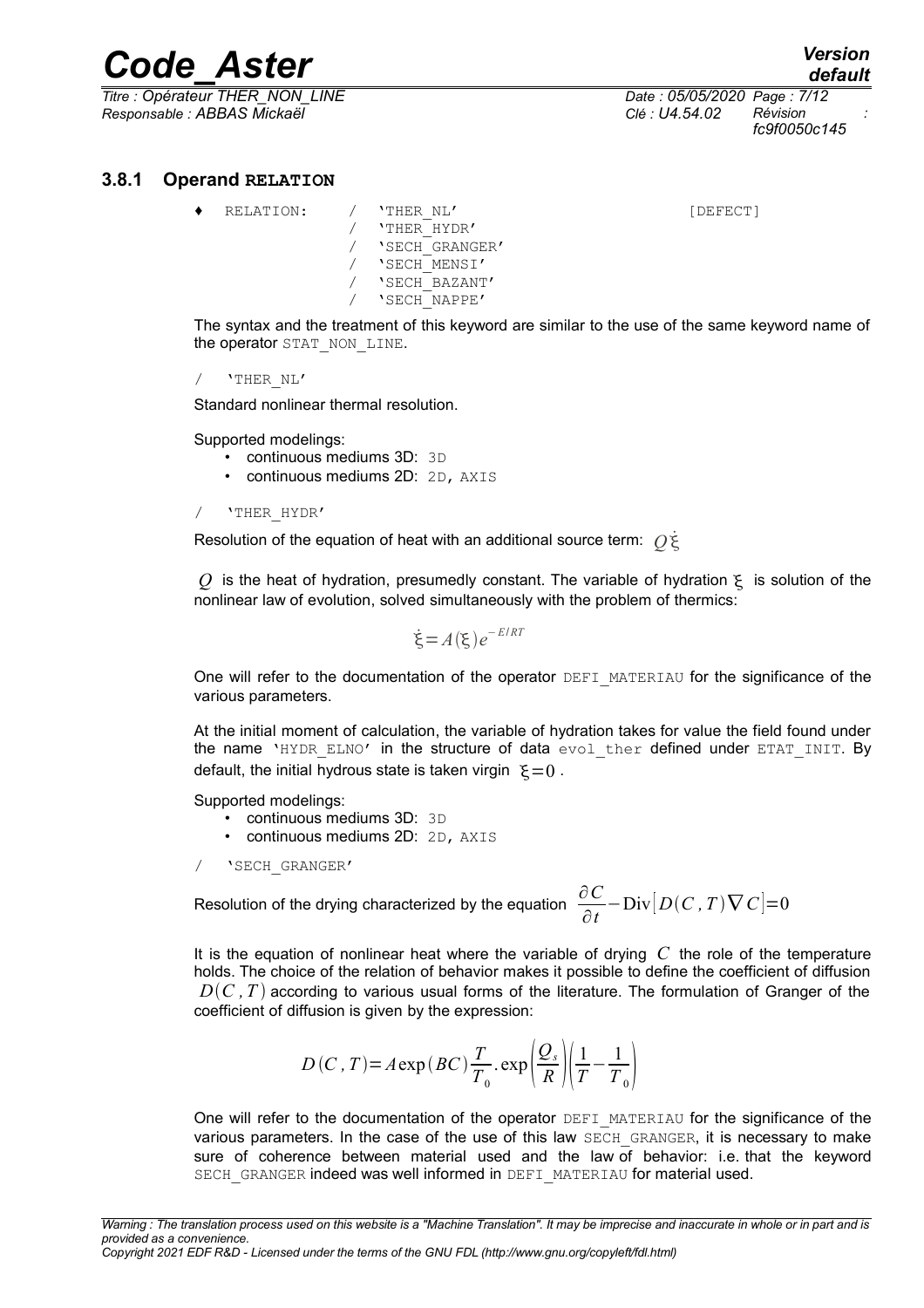*Responsable : ABBAS Mickaël Clé : U4.54.02 Révision :*

*default Titre : Opérateur THER\_NON\_LINE Date : 05/05/2020 Page : 8/12 fc9f0050c145*

Supported modelings:

- continuous mediums 3D: 3D
- continuous mediums 2D: 2D, AXIS

As the resolution of drying is carried out by an operator of thermics, supported modelings are thermal modelings, but which do not have whereas a conceptual value of a geometrical nature.

#### / 'SECH\_MENSI'

#### Resolution of the drying characterized by the law of MENSI.

In the case of the use of this law SECH MENSI, it is necessary to make sure of coherence between material used and the law of behavior: i.e. that the keyword SECH MENSI indeed was well informed in DEFI MATERIAU for material used. Supported modelings: analogue with SECH\_GRANGER.

#### / 'SECH\_BAZANT'

Resolution of the drying characterized by the law of BAZANT.

In the case of the use of this law SECH BAZANT, it is necessary to make sure of coherence between material used and the law of behavior: i.e. that the keyword SECH\_BAZANT indeed was well informed in DEFI MATERIAU for material used. Supported modelings: analogue with SECH\_GRANGER.

/ 'SECH\_NAPPE'

Resolution of drying with a coefficient of diffusion defined by a tablecloth *Aster*.

In the case of the use of this law SECH NAPPE, it is necessary to make sure of coherence between material used and the law of behavior: i.e. that the keyword SECH\_NAPPE indeed was well informed in DEFI MATERIAU for material used. Supported modelings: analogue with SECH\_GRANGER.

#### **3.8.2 Operands ALL/GROUP\_MA**

 $\Diamond$  / ALL = 'YES' / GROUP MA = l grmail

> Specify the meshs to which the relation of behavior is applied. In a way similar to mechanics, one can use several different laws of drying, applied to groups of complementary meshs. On the other hand, thermal cannot be to it mixed with drying. The behavior 'THER NL' is necessarily applied to all the grid, option ALL: 'YES', option by default, which is in fact, in the case general, transparent for the user.

# **3.9 Operand EVOL\_THER\_SECH**

◊ EVOL\_THER\_SECH= resuther

This operand is specific to the resolution of drying. Drying is solved after a preliminary thermal calculation in the case general, (calculation not coupled but chained thermal/drying), the thermal field intervening like auxiliary variable, making it possible to calculate the coefficient of diffusion of certain laws. It is an input datum of the calculation of the drying, which must be one structure of data of the type evol ther. This keyword is obligatory only for the laws 'SECH GRANGER' and 'SECH NAPPE', of which the coefficient of diffusion depends on the temperature. The structure of data of here well informed thermal evolution will have been obtained by a preceding execution of an operator of thermics, linear or not.

# **3.10 Operand METHOD**

**◊ METHOD = /'NEWTON'**

**/ 'NEWTON\_KRYLOV' /'MODELE\_REDUIT'** 

*Warning : The translation process used on this website is a "Machine Translation". It may be imprecise and inaccurate in whole or in part and is provided as a convenience.*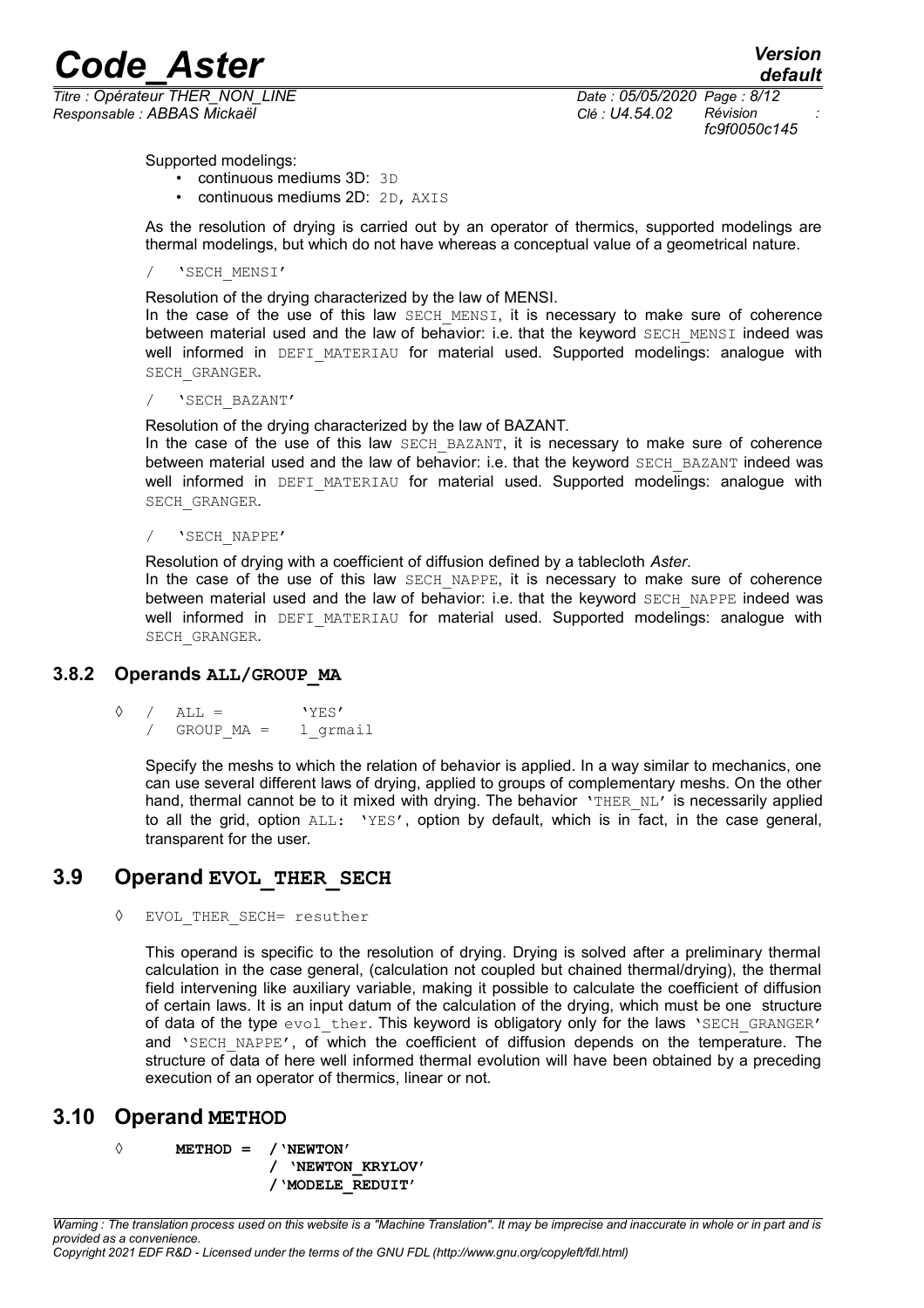*Titre : Opérateur THER\_NON\_LINE Date : 05/05/2020 Page : 9/12 Responsable : ABBAS Mickaël Clé : U4.54.02 Révision :*

*fc9f0050c145*

Allows to choose the method of resolution of the nonlinear incremental problem.

#### **/'NEWTON'**

One uses the algorithm of Newton-Raphson to solve the problem (see [R5.03.01]).

#### **/'NEWTON\_KRYLOV'**

One uses an inaccurate version of the algorithm of Newton-Raphson; the precision of the resolutions of systems linear by an iterative method is adapted during each step of loading (see [R5.03.01]).

#### **/'MODEL\_REDUCED'**

<span id="page-8-0"></span>One is used method of reduction of model to do the non-linear calculation (see [R5.01.05]). It is necessary to have built a base to reduce (order beforehand DEFI\_BASE\_REDUITE).

#### **3.11 Keyword NEWTON**

◊ NEWTON =

Specify the characteristics of the method of resolution of the nonlinear problem (method of NEWTON-RAPHSON).

#### **3.11.1 Operand REAC\_ITER**

 $\Diamond$  REAC ITER = / 0 [DEFECT] it.

The matrix used for the total iterations of the method is the tangent matrix which are revalued at the beginning of each increment of time and all them  $i$ t iterations of NEWTON for an increment of time given (precisely to the iterations of number  $\pm t$ ,  $2\pm t$ ,  $3\pm \ldots$ ). Thus with the first iteration of NEWTON, one reassembles the tangent matrix only if  $\pm \tau$  1 is worth: if not one keeps the matrix used in the phase of prediction. By convention if  $\pm\tau$  the 0 matrix is worth is not revalued during all the step of time.

#### **3.11.2 Operand RESI\_LINE\_RELA/ITER\_LINE\_MAXI**

| $\Diamond$ RESI LINE RELA = $/$ 1.E-3 [DEFECT] |  |          |          |
|------------------------------------------------|--|----------|----------|
|                                                |  | / reslin |          |
| $\Diamond$ ITER LINE MAXI = $/$ 0              |  |          | [DEFECT] |
|                                                |  | / itlin  |          |

In fact the parameters of linear research make it possible to ensure a better convergence of the method of NEWTON (cf [R5.03.01] for more details). The maximum iteration count is given itelin to carry out (the value by default 0 indicates that one does not make linear research) and precision reslin to reach to carry out the convergence of linear research.

#### **Note:**

*It is not necessary to specify a precision nor an iteration count very high, the practice showing that 2 or 3 iterations of linear research are sufficient. One can thus be satisfied to ask for 3 iterations with the precision by default.*

#### **3.12 Keyword MODELE\_REDUIT**

Specify the characteristics of the method of resolution of the non-linear incremental problem by a method of reduction of model (see [R5.01.05]).

| $\Diamond$ REAC ITER | $=$ $/0$ |             | [DEFECT] |
|----------------------|----------|-------------|----------|
|                      |          | /it         |          |
| BASE PRIMAL          |          | = mode empi |          |

*Warning : The translation process used on this website is a "Machine Translation". It may be imprecise and inaccurate in whole or in part and is provided as a convenience.*

*Copyright 2021 EDF R&D - Licensed under the terms of the GNU FDL (http://www.gnu.org/copyleft/fdl.html)*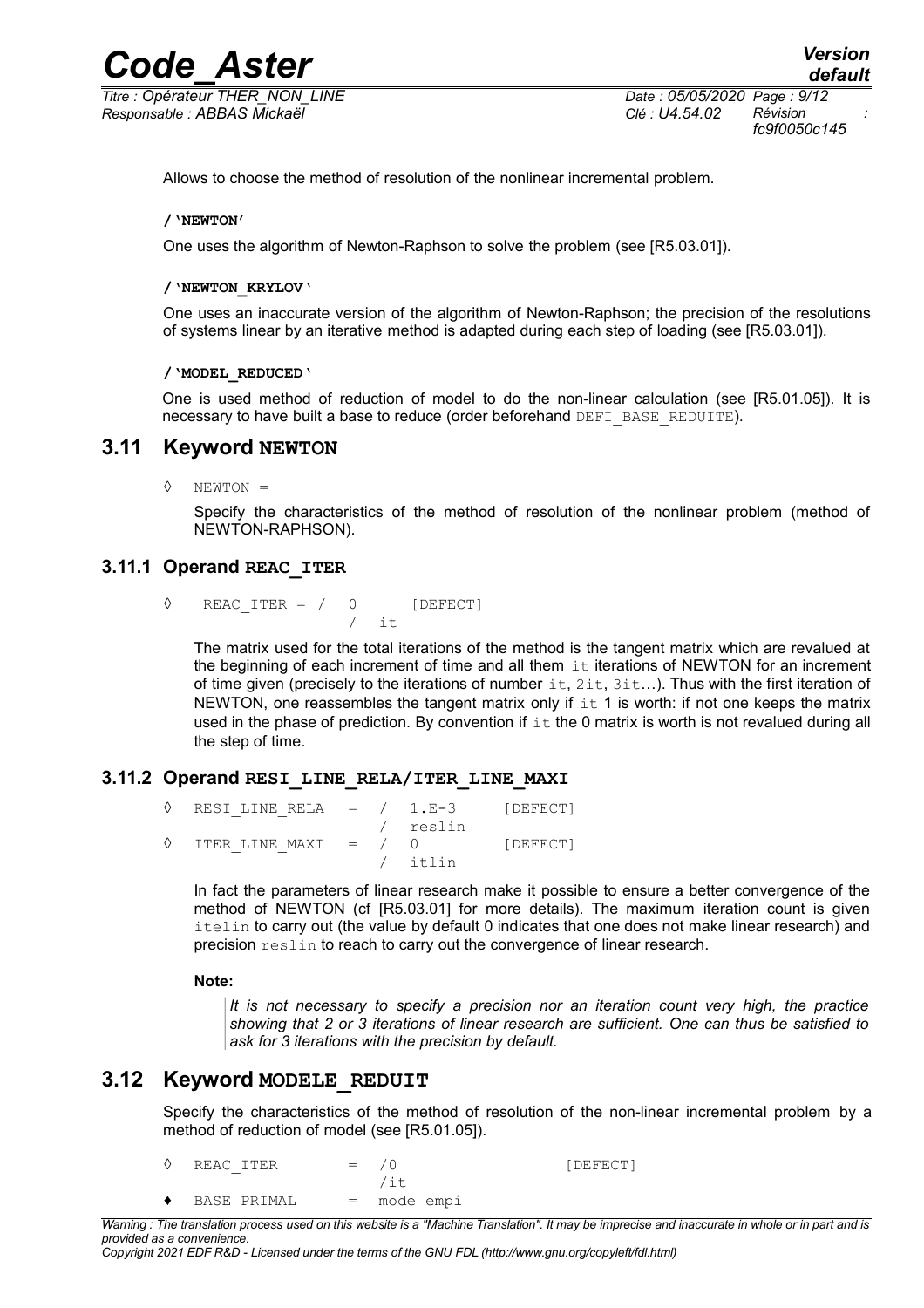# *Code\_Aster*<br>*Code\_Aster Version*<br>*Conérateur THER NON LINE*

*default*

*Titre : Opérateur THER\_NON\_LINE Date : 05/05/2020 Page : 10/12 Responsable : ABBAS Mickaël Clé : U4.54.02 Révision :*

**◊** DOMAINE\_REDUIT = /'NOT' [DEFECT] /'YES' If DOMAINE\_REDUIT = 'YES' **♦** GROUP\_NO\_INTERF = grno

Keywords MATRIX, PREDICTION, REAC ITER and REAC INCR the same significance and the same use as in the keyword factor have NEWTON (see [§3.11\)](#page-8-0).

It is necessary to provide an empirical base built on displacements (thanks to the operator DEFI BASE REDUITE). This base must be built on the same model and the same grid as calculation THER NON LINE.

The reduction of model is not compatible with the following features:

• With linear research

With dualized limiting conditions (AFFE\_CHAR\_THER, it is necessary to use AFFE\_CHAR\_CINE)

It is possible to activate the very-reduction which uses a method of the type DEIM. In this case, calculation is tiny room on a zone of the grid restricted (called RID) and built using the operator DEFI\_DOMAINE\_REDUIT. It is necessary to give the group of nodes on which the interface using the  $k$ eyword is defined GROUP NO INTERF.

# **3.13 Keyword CONVERGENCE**

#### ◊ CONVERGENCE:

Allows to define the values associated with the convergence criteria.

/ testr

#### **Note:**

*If none of the two operands following is present, then all occurs like if: RESI\_GLOB\_RELA =*  $1.E-6$  .

#### **3.13.1 Operand RESI\_GLOB\_RELA**

$$
\Diamond \quad \texttt{RESI\_GLOB\_RELA} = / 1.e-6
$$

The algorithm continues the external iterations as long as the relative residue is higher than testr.

$$
\left|\sum_{i=1,\ldots,nbdal} (F_i^n)^2\right|^{1/2} / \left|\sum_{i=1,\ldots,nbdal} (S_i)^2\right|^{1/2} > testr
$$

where  ${F}_i$  indicate the residue and  ${S}_i$  the thermal loading, the index  $n$  indicate  $\,{n^{i\hat{e}me}}$  iteration.

#### **3.13.2 Operand RESI\_GLOB\_MAXI**

 $\sqrt{2}$  RESI GLOB MAXI = / 1.e-3 / testl

The algorithm continues the external iterations as long as the absolute residue is higher than testl.

$$
\max_{i=1,\ldots,n}\left|F_i^n\right|>\text{test1}
$$

where  $F_i$  indicate the residue, the index  $n$  indicate  $n^{i\text{eme}}$  iteration.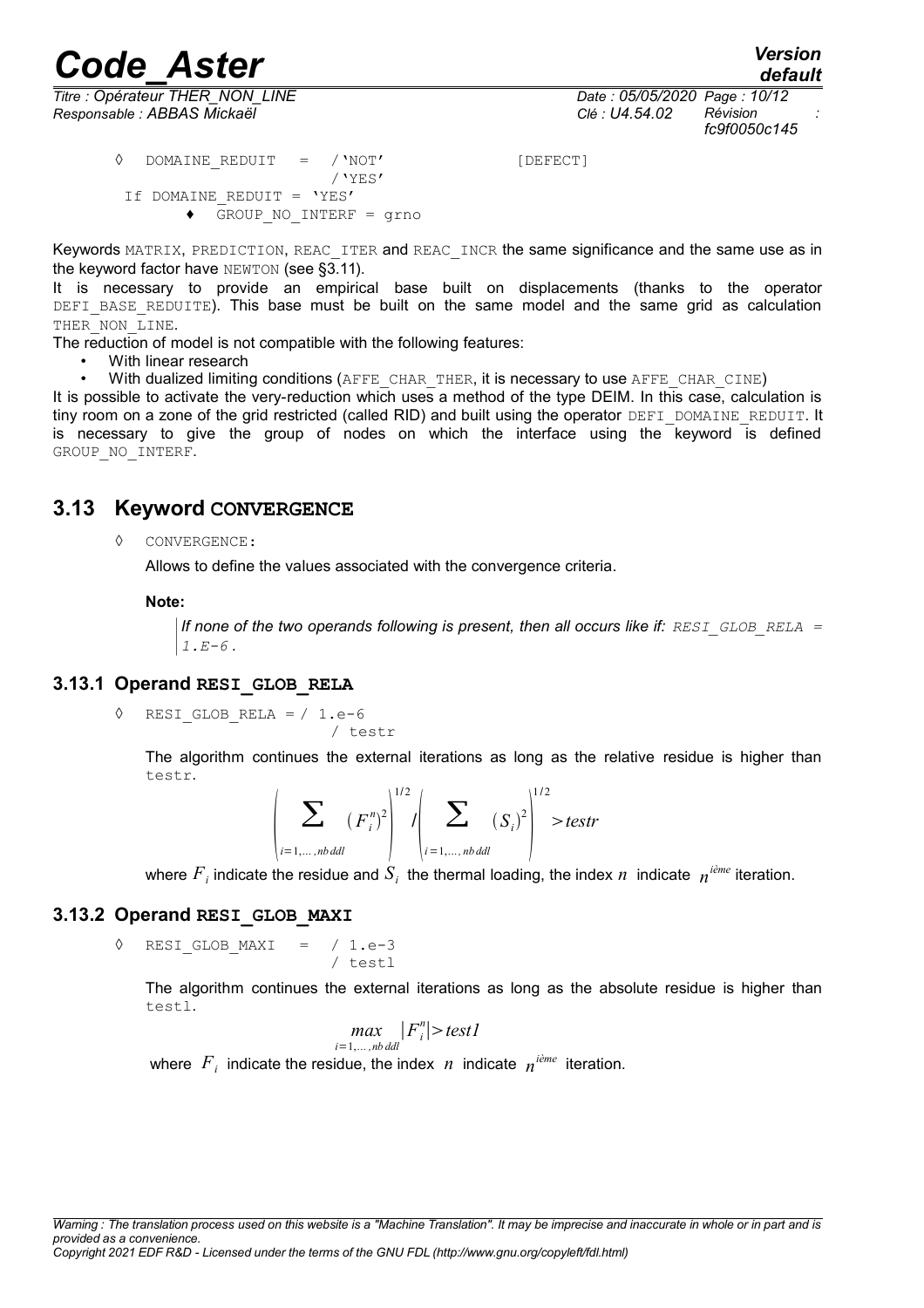*Titre : Opérateur THER\_NON\_LINE Date : 05/05/2020 Page : 11/12 Responsable : ABBAS Mickaël Clé : U4.54.02 Révision :*

*fc9f0050c145*

#### **3.13.3 Operand ITER\_GLOB\_MAXI**

◊ ITER\_GLOB\_MAXI = / 10 / iterl

The algorithm continues the iterations as long as their number is lower than  $\text{iterl.}$ 

# **3.14 Operand PARM\_THETA**

◊ PARM\_THETA = theta

The argument theta is the parameter of the theta-method applied to the evolutionary problem. It must be ranging between 0 (explicit method) and 1 (completely implicit method). In the absence, keyword, the value used is  $\theta = 0.57$ , a little higher than  $\theta = 0.5$  corresponds to the diagram of Crank-Nicholson. The incidence of the choice of theta on the stability of the method is detailed in [R5.02.02].

### **3.15 Keyword SOLVEUR**

◊ SOLVEUR =

This keyword factor is optional: it makes it possible to choose another solvor of resolution of system.

This operand is common to the whole of the total orders [U4.50.01].

### **3.16 Keyword FILING**

◊ FILING =

This keyword is optional: by default, the whole of the computed fields for all the calculated steps is filed in the concept result resulting from the order. It is used to store certain sequence numbers in a structure of data result and/or to exclude from storage certain fields.

This keyword is identical to its equivalent for the operator STAT NON LINE, to refer to documentation [U4.51.03] for the description of under keywords.

#### **Note:**

*In the event of stop of calculation by lack of time CPU, the steps of times previously calculated are saved in the base.*

# **3.17 Keyword OBSERVATION**

◊ OBSERVATION =

This keyword makes it possible post-to treat certain fields with the nodes or the elements on parts of model moments of a list (known as of observation) generally more refined than the list of the moments filed defined in the keyword FILING [§3.13] (where one stores all the fields on all the model). It is used primarily with economies as storage.

This keyword is répétable and allows the creation of a table of the same observation name than the concept result of THER\_NON\_LINE.

For the description of the syntax of this keyword factor, to refer to the documentation of the keyword are equivalent of DYNA\_NON\_LINE [U4.53.01].

# **3.18 Keyword POSTING**

#### ◊ POSTING =

This keyword factor makes it possible to personalize the posting of the table of convergence.